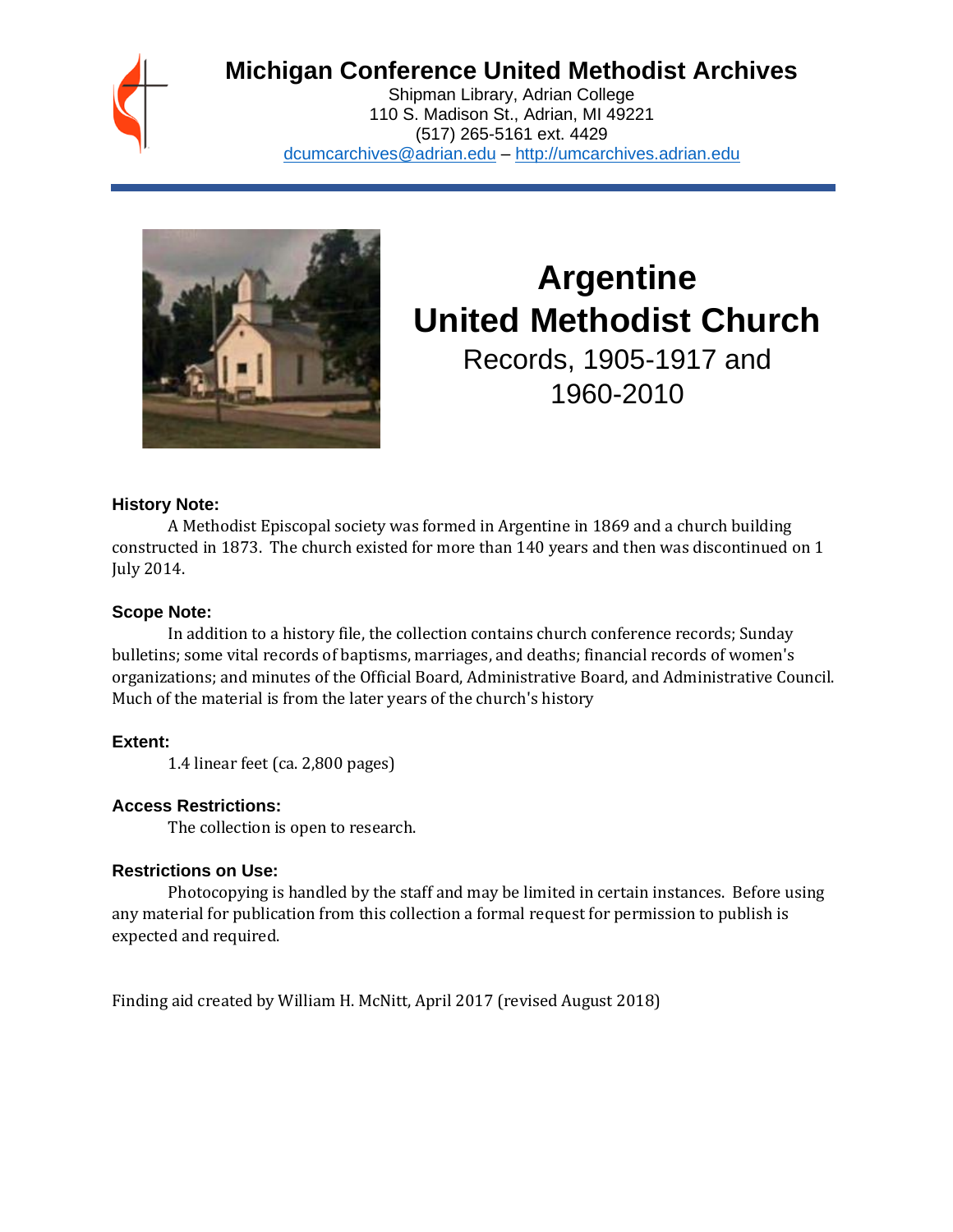#### **Appointments List**

- 1869-1870: Joseph W. Holt
- 1870-1873: Orlando Sanborn
- 1873-1876: John Hamilton
- 1876-1879: Orlando Sanborn
- 1879-1882: Charles Simpson
- 1882-1885: James D. Halliday
- 1885-1888: Charles E. Benson
- 1888-1890: George E. Sloan
- 1890-1892[: David B. Millar](http://umcarchives.adrian.edu/clergy/millardb.php)
- 1892-1895: Adolph Roedel
- 1895-1899: Henry W. Wright
- 1899-1902: James W. Mitchell
- 1902-1905: Charles W. Barnum
- 1905-1909: Edwin C.C. Benson
- 1909-1910: George Wesley Wright
- 1910-1914: Burton A. Cramton
- 1914-1916: Ezra A. Cross
- 1916-1917: Frank James Grant
- 1917-1917[: Samuel Graves](http://umcarchives.adrian.edu/clergy/gravess.php)
- 1917-1917: Ulysses G. Ostrander
- 1918-1921: Edward F. Hildebrand
- 1921-1922: W. Henry Harris
- 1922-1926: James W. Mitchell
- 1926-1928: Thomas J. Stubbs
- 1928-1930: Samuel S. Cross
- 1930-1934: Herman A. Hudgins
- 1934-1935: Hanford D. Wright
- 1935-1939: John Harris Williams
- 1939-1941: Horace L. James
- 1941-1944: Harold A. Nessel
- 1944-1945: George A. Marshall
- 1945-1948: Leo H. Burch
- 1948-1951: Henry G. Bushong
- 1951-1956: Victor S. Darling
- 1956-1961: George Martin Manhart
- 1961-1967: Monroe J. Frederick
- 1967-1970: John M. Miller
- 1970-1971: John D. Roach
- 1971-1976: Verne W. Blankenburg
- 1976-1978: David S. Stiles
- 1978-1982: Lorenz Stahl
- 1982-1989: John M. Mehl Jr.
- 1989-1990: Linda J. Donelson
- 1990-August 1994: Carter Garrigues-Cortelyou
- September 1995-1998: Shirley A. Cormicle
- 1998-January 2001: David R. Strobe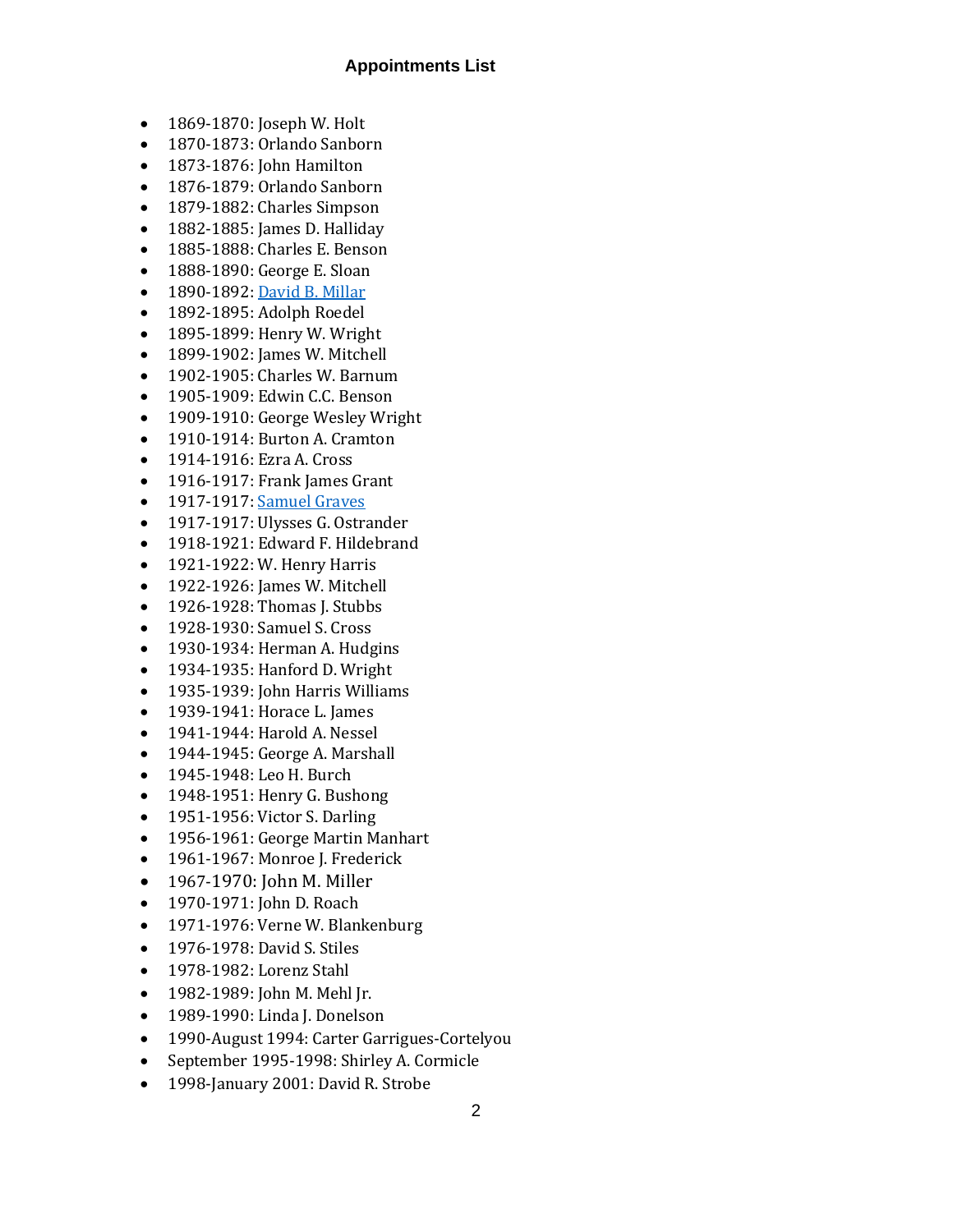## **Appointments List**

- 2001-2004: Janet M. Stybert
- 2004-2009: Margaret A. Kivisto
- 2009-2014: David L. Leineke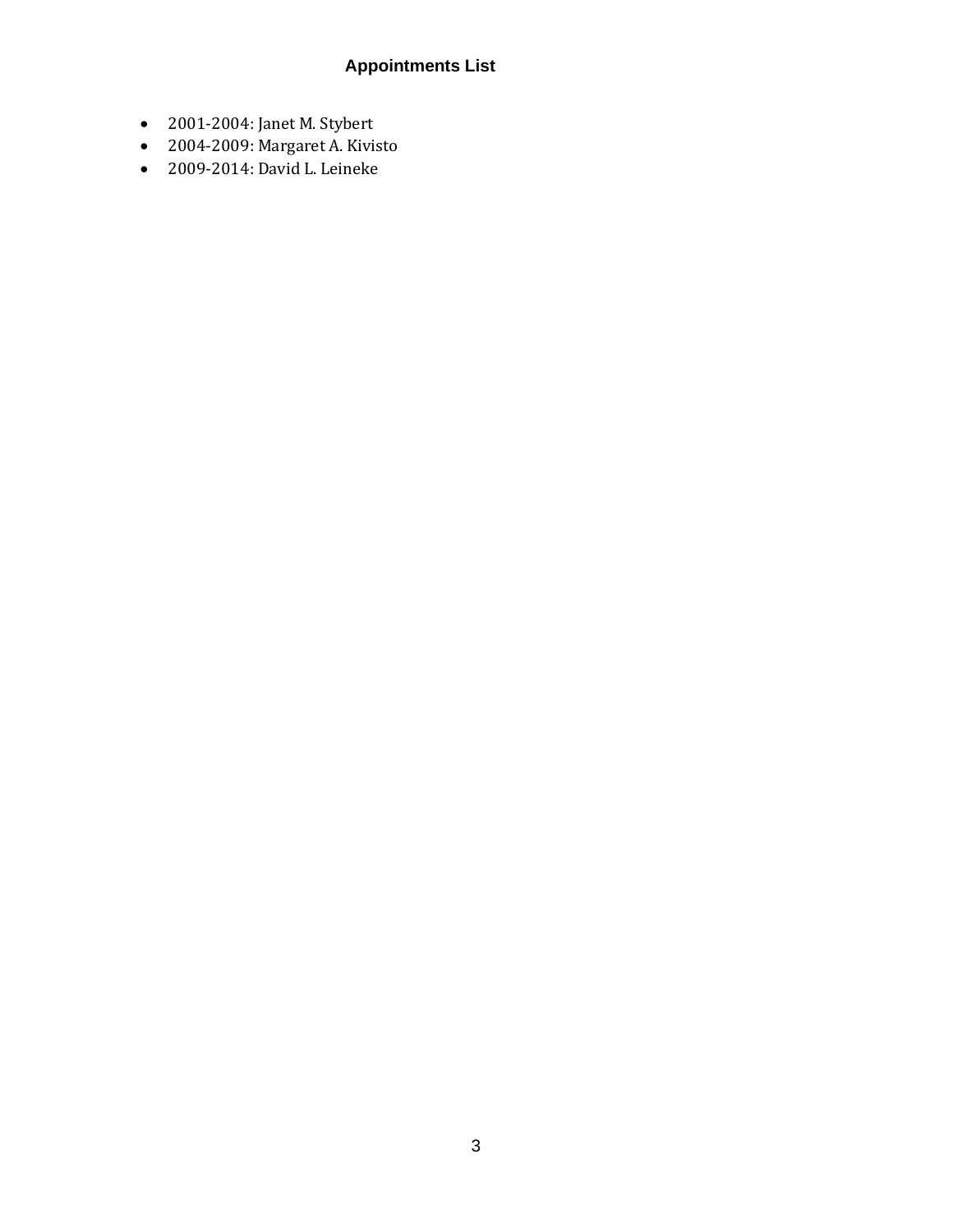## **Contents List**

**Container Contents**

## **Box 1 Argentine**

- Administrative Board, 1973-1978
- Administrative Council
	- o 2001
	- $\degree$  2002
	- o 2003
	- $\circ$  2004
	- o 2005
	- o 2006-2008
- Articles of Incorporation
- Bulletins
	- o 1999
	- $\circ$  2002-2006 (floppy disks)
	- $\circ$  2007

## **Box 2 Argentine**

- Bulletins
	- o 2008
- Certificates, 1972-1978
- Church Conferences
	- $O$  1988-1990
	- $\circ$  2001-2004
	- $O = 2005 2007$
- Church Records
	- o Baptism Certificate Stubs, 1967-2001
	- o Family Membership Roll (includes Baptisms, Marriages, and Deaths), ca. 1982-2002 (2 folders)
	- o Membership Certificate Stubs, 1967-1998
	- o Membership Roll (includes Baptisms, 1948-1971)

## **Box 3 Argentine**

- Church Records
	- o Records of Deaths, 1960-1990
- Education, 1965-1974
- Finances, 1998-2005
- History File
- Ladies Aid Society Treasurers' Book, 1905-1917
- Marriages, 1973-1974
- Membership
	- o Baptisms, Confirmations, and Transfers, 2000-2008
	- o Lists, 2003-2008
- Memorials Book, 1960-1990
- Miscellaneous, 2002-2010